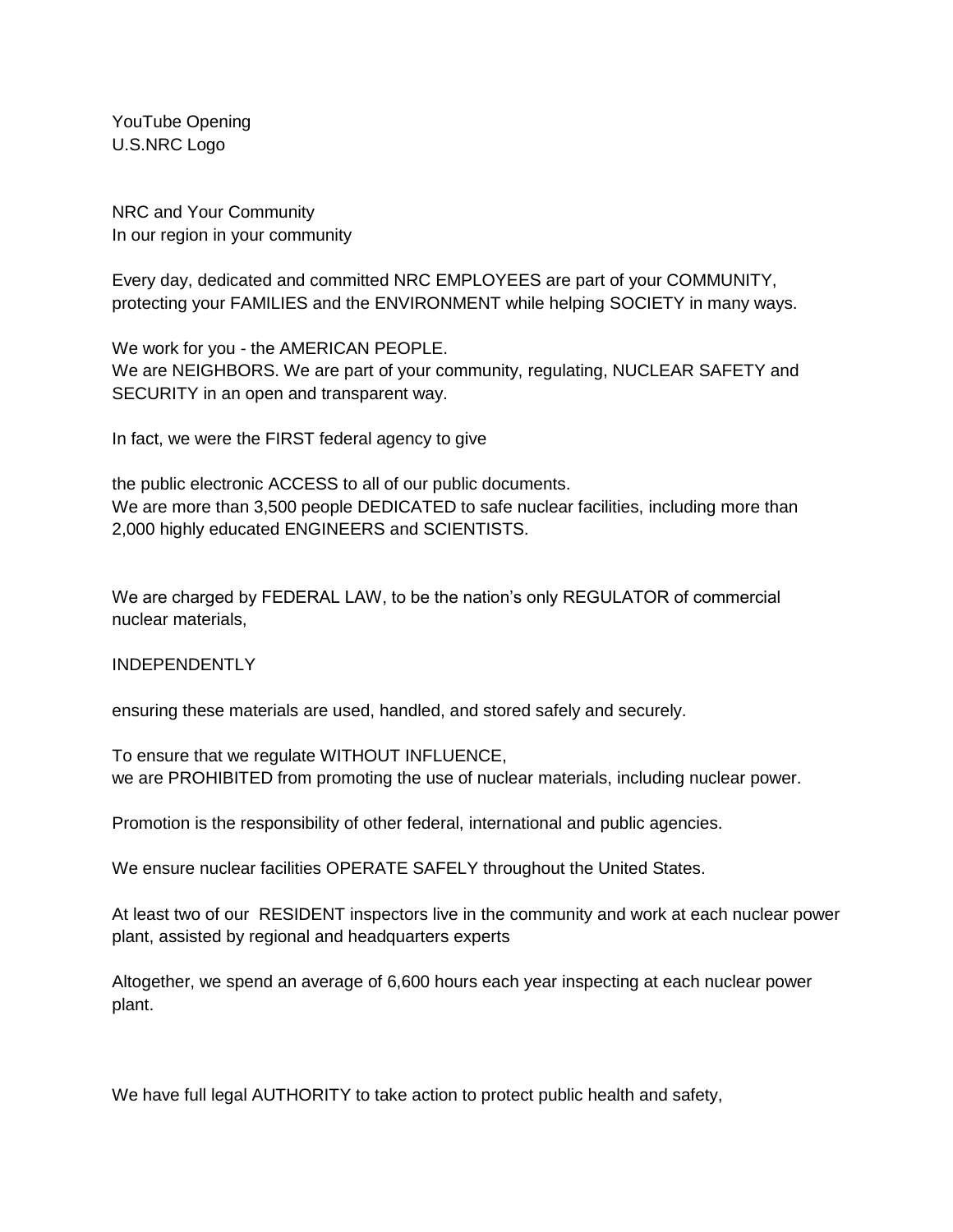such as the actions taken in response to the 9-11 terrorist attacks.

SECURITY COMPONENTS Guard Towers Water Barriers Intrusion Detection System/ Fence-line Security Officers Access Controls Roving Patrols

OUR CONTRIBUTION TO SOCIETY

With the states, we LICENSE hospitals, clinics, and other medical facilities

allowing 16 MILLION medical procedures annually using radioactive materials, including cancer treatments.

We REGULATE radioactive materials that make the smoke detectors in our homes work

and allow exit signs to function without power

We LICENSE about 50 commercial irradiators,

WHICH PROTECT YOU

by eliminating germs and insects from food and medical supplies.

We REGULATE radioactive sources, which are used to inspect water pipes

so they can be repaired or replaced before they fail.

We LICENSE soil gauges that ensure buildings are built on strong foundations.

U. S. Power Demand

We REGULATE the nuclear power plants that generate nearly 20 percent of your electricity.

These plants make up 60 percent of the nations's CARBON-FREE electricity.